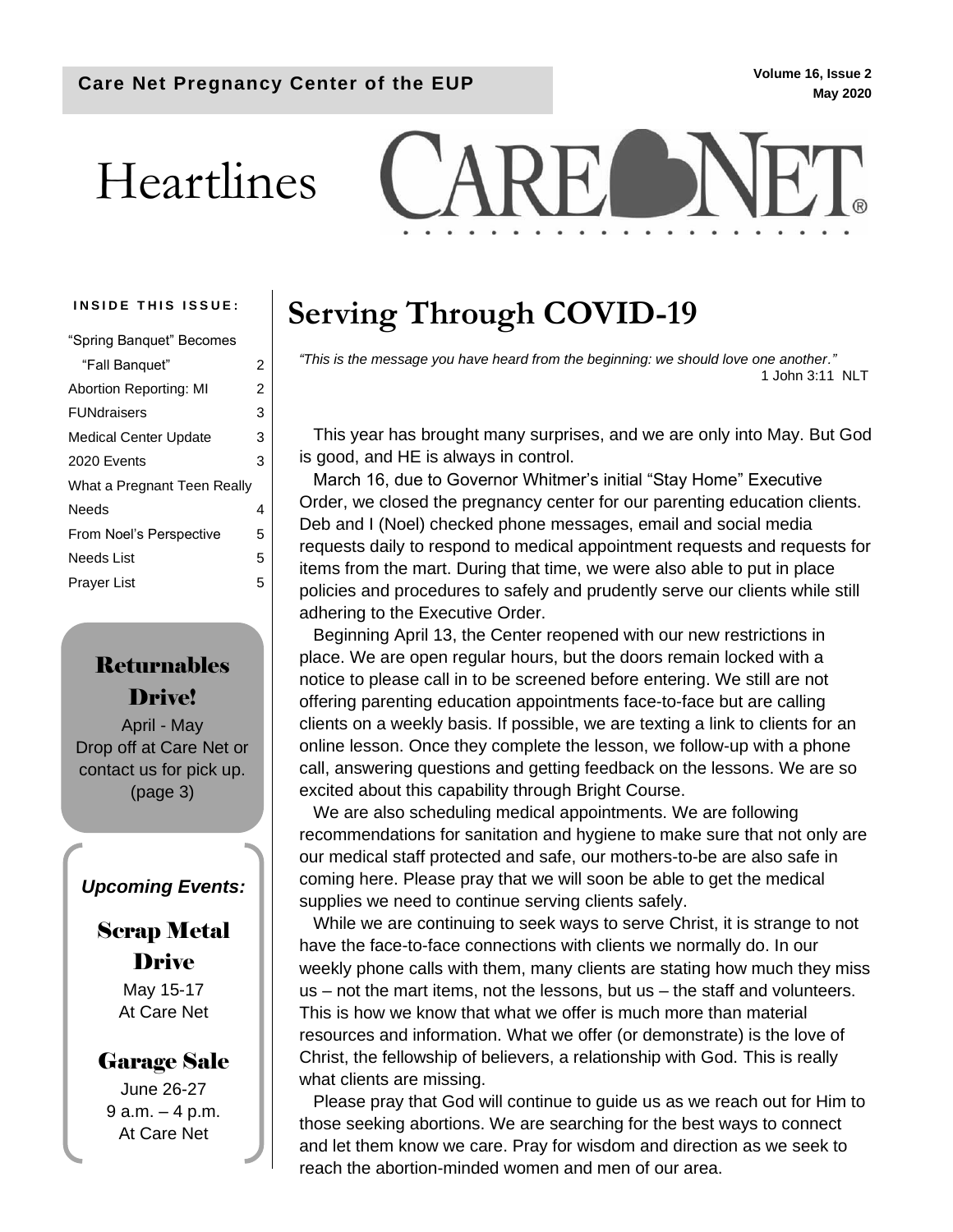### Abortion Reporting: Michigan 2018

#### **Total Abortions:** 25,554

#### **By Age of Woman:**

| 9%  |
|-----|
| 29% |
| 32% |
| 27% |
| 3%  |
|     |

87% of abortions were performed on unmarried women.

The majority of women, 88 percent, were self referred.

#### **Weeks of Gestation when Abortion was Performed:**

| 2%                        |
|---------------------------|
| 63%                       |
| 23%                       |
| 8%                        |
| 3%                        |
| 1%                        |
| 25-28 Weeks 6 abortions   |
| After 28 Weeks 1 abortion |
|                           |

#### **Types of Abortion:**

| <b>Suction Curettage</b> | 55% |
|--------------------------|-----|
| Chemical                 | 38% |
| Dilation & Evacuation 7% |     |

#### **Pregnancy Confirmation Methods:**

| Ultrasound      | 91% |
|-----------------|-----|
| Lab Urine Test  | 3%  |
| Home Urine Test | 6%  |

#### *Six abortions were performed without testing for pregnancy.*

*Taken from Charlotte Lozier Institute's report "Abortion Reporting: Michigan 2018" published September 23, 2019.*

## **"Spring Banquet" Becomes "Fall Banquet"**

*"My frame was not hidden from you when I was made in the secret place. When I was woven together in the depths of the earth, your eyes saw my unformed body. All the days ordained for me were written in your book before one of them came to be."* Psalm 139:15-16 NIV

So…The "Spring" Banquet is becoming a "Fall" Banquet, now rescheduled for October 2<sup>nd</sup> at 6:30 p.m. at the Sault Wesleyan Church. God has blessed us in that Kathy Sparks is still able to come as our speaker to share how God worked in her life. This is also a blessing because it allows you more opportunities to talk to neighbors, friends and co-workers about how Care Net serves EUP communities. Invite them – especially those new to Care Net – to the banquet this fall.

Our theme this year is from Dr. Suess' *Horton Hears a Who*. Throughout the book, Horton the elephant emphasizes that just because he is the only one to hear the Whos on a speck of dust, it does not diminish the value of the Whos. Horton says repeatedly, "A Person's A Person No Matter How Small."

Often a woman feels so small herself that she can't see a way to survive an unplanned pregnancy other than abortion. One of our goals at Care Net is to empower her to see that she can be a mother and still reach her dreams. She does not need to feel small to save her baby that is so small. Invitations with the new date will be sent as reminders in late August. We ask you to make your reservations then, so we know how much food to have Karl's Cuisine prepare.



#### **Our speaker: Kathy Sparks.**

Having facilitated the horrors of abortion in the past, Kathy Sparks is now a fierce pro-life advocate. "Called out of darkness and into His marvelous light" may best describe the testimony of Kathy who, having once worked as a medical assistant in an abortion clinic, is now serving the Lord Jesus Christ as President/CEO of Mosaic Pregnancy & Health Centers in Granite City and Belleville, Illinois. Kathy's testimony of the supernatural intervention of God in her life brings to reality the Holy Scripture, which declares, "…and we know that all things work together for good to those who love God, to those who are called according to His purpose." (Romans 8:28)

Friday, October 2, 2020 6:30 p.m. At Sault Wesleyan Church, 3556 Seymour Rd., Sault Ste. Marie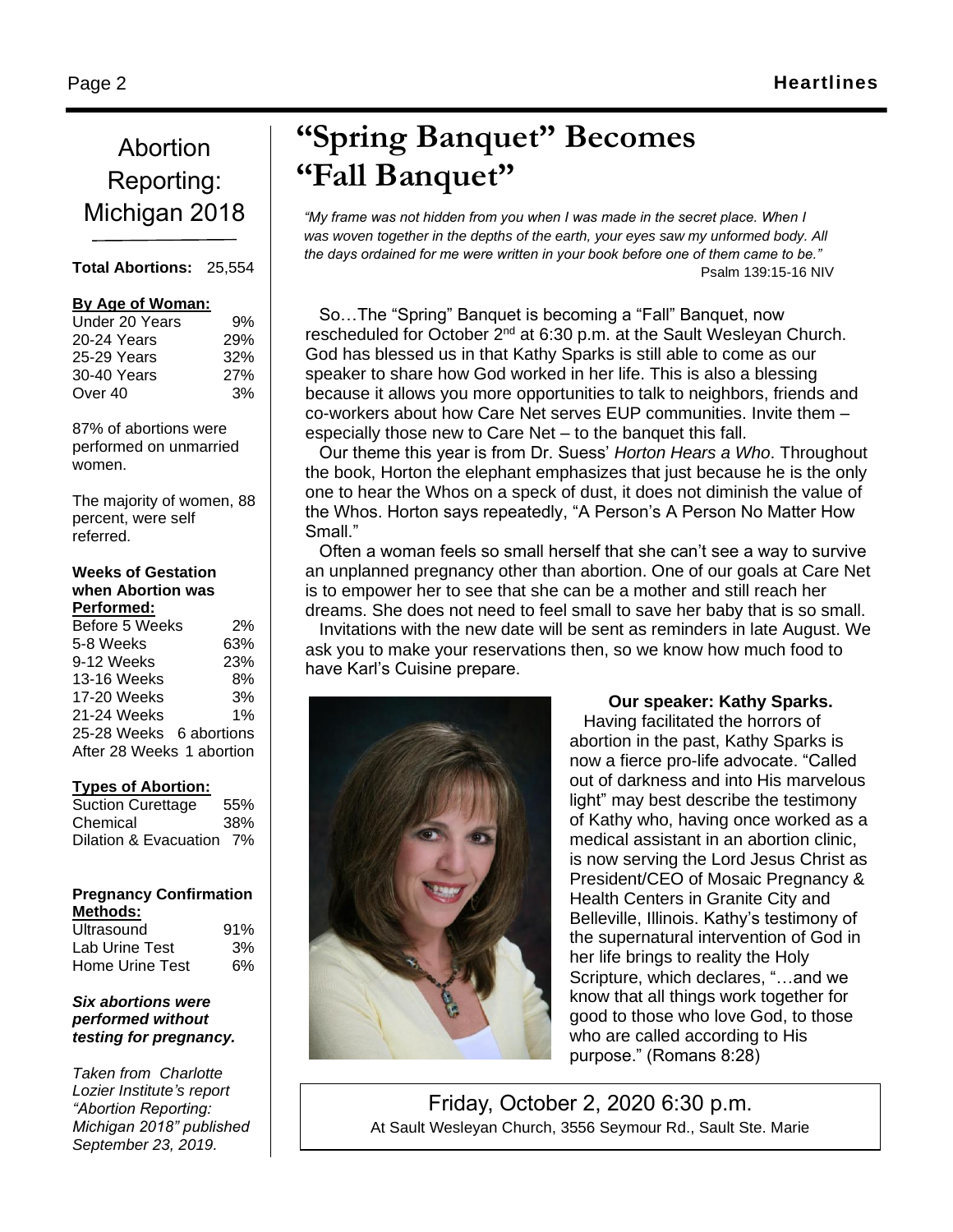#### *2020 Care Net Events*

#### **Caring for Care Net Sunday**

At your church, any Sunday you choose. Let us know when we can come share updates with your congregation.

#### **Returnables Drive!**

April – May, 2020 At Care Net

**Scrap Metal Drive!** May 15-17, 2020 At Care Net

**Garage Sale** June 26-27, 9a.m.–4p.m. At Care Net

**Chippewa County Fair** September 1 – 7 10:00 a.m. – 10:00 p.m. each day Fair Grounds in Kinross

#### **Fundraising Banquet**

Friday, October 2, 2020 Speaker: Kathy Sparks At Sault Wesleyan **Church** 

#### **Make a Joyful Noise**

January, 2021 Location & Exact date to be determined.

### **FUNdraisers!**

*"Don't you realize that all of you together are the temple of God and that the Spirit of God lives in you?"*

1 Corinthians 3: 16 NLT

#### **RETURNABLES DRIVE!**

**April through May** you can help Care Net by donating your returnable cans, bottles and glass. When return centers are again open, these will be redeemed for the 10 cents value and the cash used by Care Net for client needs. To donate returnables, drop them off at Care Net or contact us for a pick-up. Someone can pick them up from your driveway.





#### **SCRAP METALS DRIVE!**

Scrap metal getting in the way of your spring cleanup? **May 15-17** bring it all to the scrap metal dumpster at Care Net. Any metals are accepted. Please, no wood, plastic or glass. Donated refrigerators MUST have an evacuation sticker. If you need help delivering scrap metals, please contact us and someone can come to pick up.

### **Medical Center Update**

*"A joyful heart is good medicine, but a crushed spirit dries up the bones."* Proverbs 17:2 NIV

Several needs are present in our medical clinic right now. Our ultrasound machine needs repair, as there is no power reaching the monitor. We have been in contact with the service technician from Philips. This can be a costly fix, but we are so grateful that God has provided funds for this ahead of time, through our ultrasound account. We hope the funds we already have are adequate to cover this repair.

We continue to search for a pro-life doctor that works as an OB/GYN or MD to be our medical director. This person must agree with our Statement of Faith and have experience with reading OB ultrasound.

We are also looking for nurses willing to volunteer a few hours' time each week to conduct pregnancy tests. We are hoping to receive help on Mondays and Thursdays.

Please continue to pray that women and men seeking abortions would come to Care Net instead. Please pray also that we will know how to reach them to let them know we are a safe and confidential place to receive compassion, hope and help.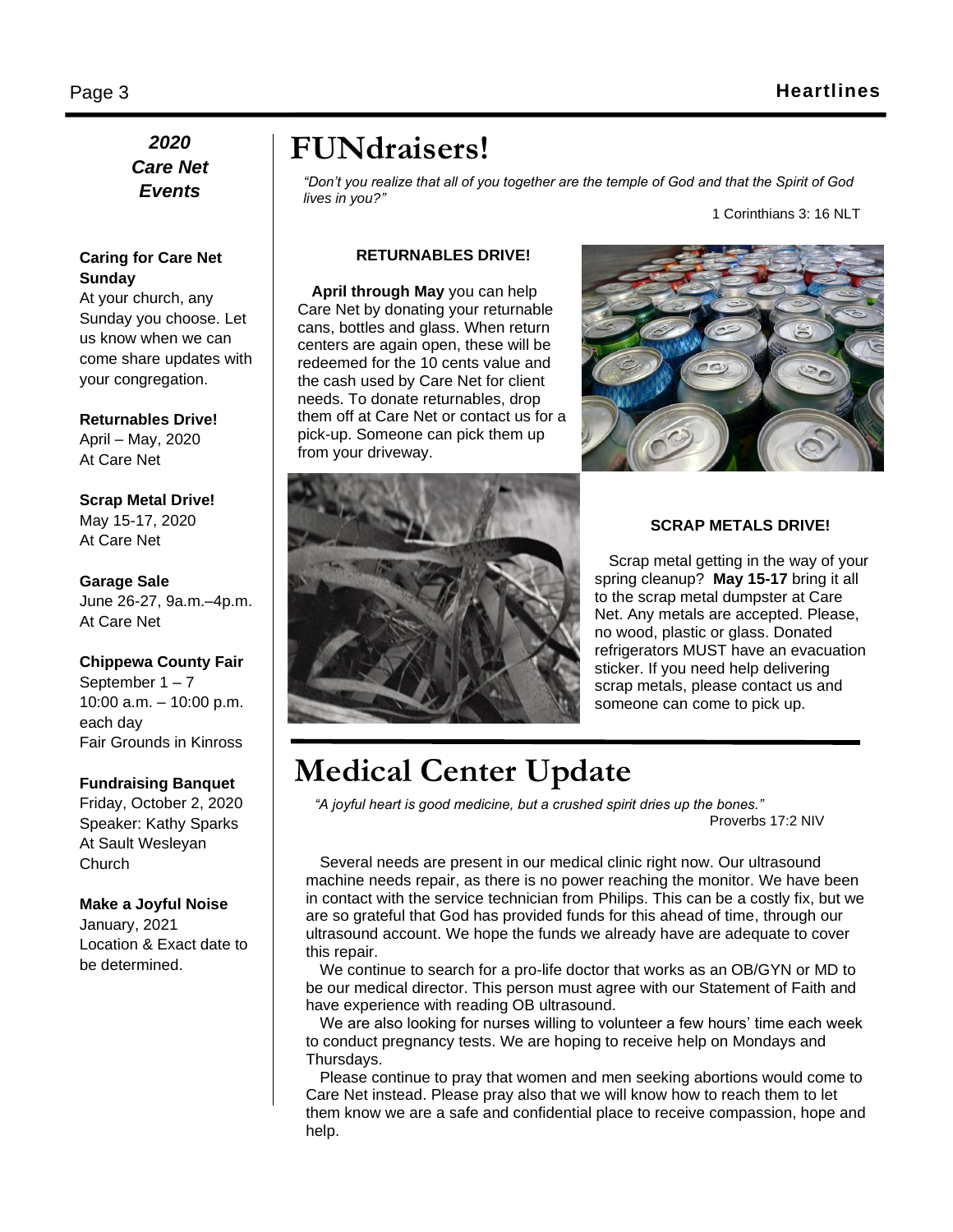

*Tricia Goyer is a homeschooling mom of ten, grandmother of two, and wife to John. A bestselling author, Tricia has published 50 books to date and has written more than 500 articles. She is a two time Carol Award winner, as well as a Christy and ECPA Award Nominee. Tricia is also on the blogging team at TheBetterMom.com, FortheFamily.com and other homeschooling and Christian sites. Her recent book, Teen Mom: [You're](http://www.triciagoyer.com/teen-mom/) [Stronger](http://www.triciagoyer.com/teen-mom/) Than You [Think](http://www.triciagoyer.com/teen-mom/) (Zondervan) is available from major retailers.*

*Tricia volunteers around her community and mentors teen moms. She is the founder of Hope Pregnancy Ministries in Northwestern Montana, and she currently leads a Teen MOPS Group in Little Rock, AR.*

*Connect with Tricia via her website, [TriciaGoyer.com,](http://www.triciagoyer.com/) or on social media at [Facebook.com/AuthorTr](http://www.facebook.com/AuthorTriciaGoyer) [iciaGoyer](http://www.facebook.com/AuthorTriciaGoyer) or [twitter.com/T](http://www.twitter.com/TriciaGoyer) [riciaGoyer.](http://www.twitter.com/TriciaGoyer)*

### **What A Pregnant Teen Really Needs**

*Taken from "What A Pregnant Teen Really Needs", posted on the care-net.org website by Tricia Goyer.*

#### **Teen moms need a lot of things, but here are 5 things they need the most:**

1. **Respect**—When a young woman becomes pregnant, she is often disrespected by friends, family, and strangers. Yes, choosing sex outside of marriage is a mistake that can come with difficult consequences, but a young woman needs respect for choosing to have her child. She also needs respect for all she's trying to juggle. Many young women have to balance high school classes, ob-gyn appointments, work, and extracurricular activities, all while trying to plan a future for their child. **Your respect will tell a teen mom that her sacrifice is worth it!**

2. **Emotional support**—A pregnant teen has a multitude of worries, and it doesn't help when everyone around her thinks she'd ruined her life by becoming pregnant. It's important for caring adults to spend time listening to a teen mom and offering sympathy and care. The heaviest burdens are those we carry alone. **Be the person to help lift the burdens by walking alongside a young woman.**

3. **Space and Time**—Teen mothers need time to sort through all their issues and problems. They have to make hard decisions, and these decisions can't be made overnight. For example, the decision to parent a child or choose adoption may take months rather than days. Space and time are often needed. **Don't try to push her into your idea of what would be the best choice.**

4. **Grace**—During my pregnancy, and after I had my son, I wanted to be the perfect mom … talk about stress! Let a teen mom know that she doesn't have to be perfect. EVERY mom messes up and makes mistakes. **When a teen mom is given grace by others then she can give grace to herself**. It also opens up the opportunity to share the grace that God offers, which is what we all need most.

5. **Perspective**—Teen moms often think that because they had a child that they'll now never get the things they've dreamt about—like a good marriage, or a chance to go to college. Let a young woman know that her life doesn't stop when she's a teen mom. Tell her that she can start from where she's at and turn to God in prayer. **A baby doesn't close the door on a young woman's potential**. She can find a godly husband, with God's help. She can go to school and follow her dreams. A young mom needs to know that the months of pregnancy are just a tiny segment of the timeline of her life. There are still many years to grow into the person God has designed her to be.

I'm so thankful for those women who reached out and offered me these five gifts. **Yes, the baby blankets and the burp rags that I received at the baby shower were helpful, but respect, support, space, grace and perspective pointed me in the right direction and impacted me for life.** Those are the best gifts I was given, and the ones I like to offer others as much as I can.

**If you minister to teen moms, won't you join me in sharing these compassionate, hope-filled, and helpful gifts?**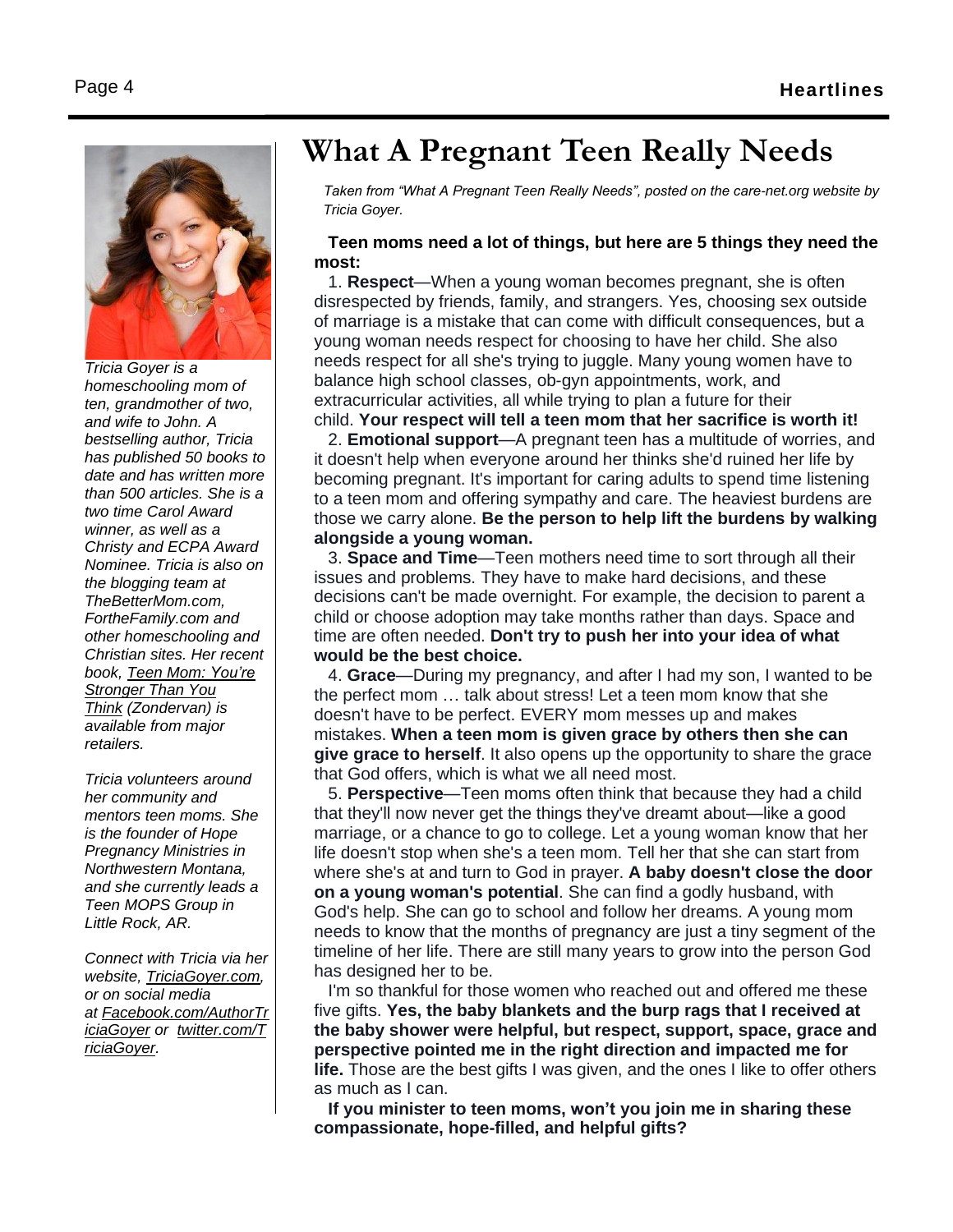#### **Pray For Our Staff and Volunteers!**

Noel Rupprecht – Executive Director

Deb Kobes – Center **Director** 

Dr. Madeleine Guevara, OB/GYN D.O. – Medical **Director** 

Brenda Jones, RN – Nurse Manager

Angela Thompson, RDMS - Ultrasonographer

Chasidy Keyser – Volunteer Recruitment and Training

In Office Volunteers: Linda Bush, Pamela Ellis, Amy Lane, Joyce Mastaw, Mary Myton, Renie Smart, Jordan **Tremblav** 

#### **Pray for Our Board of Directors!**

Don Cole – Sault Ste. Marie

Phil Becker – Rudyard

Norm Sampson – Sault Ste. Marie

Bryanna Murray – **Brimley** 

Rachel Cron – Sault Ste. Marie

We are looking for additional members to join the Board. Please pray that God would lead the right people, maybe you, to these roles.

### **From Noel's Perspective**

*"'For I know the plans I have for you,' declares the Lord. 'plans to prosper you and not to harm you; plans to give you hope and a future.'"*

*Jeremiah 29:11 NIV*

During this time of social distancing, I have been reading a lot of articles and attending a lot of webinars. There is so much information available online it can be very overwhelming.

I started considering the women of our area that are having abortions. I started looking at statistics of who they are or might be. I started trying to understand why they choose to have an abortion.

I can't really understand why, but I can understand they feel alone and trapped. They feel their lives will not only change but become worse. Many messages from society drill this into them: "You worked so hard to get through college and have a career – are you going to throw that all away on an unplanned pregnancy?" "How can you afford a baby – you have all this college debt?" "How can you afford another child – you are barely making it with the child/children you have?"

Some experts are predicting that we will start to see more unplanned pregnancies in the aftermath of COVID-19 and the "Stay Home" orders. There are also growing reports of depression, loneliness and mental health issues during these enforced isolations. Combine these two states (unplanned pregnancy and depression/loneliness), and the idea of becoming a mother must be overwhelmingly hard to view as a gift or a positive experience. Can you imagine how socially distant a woman could then feel?

Will you please pray with me that Care Net is able to reach these women wherever they are – with the message that not only are their babies' lives valuable, but their own lives are precious as well? God values each person He creates.

### Needs List

**Client:**

- Cribs, bassinets and mattresses
- New car seats
- *Disposable diapers (sizes 3, 4, 5, 6)*
- Pull-ups and potty training disposable diapers
- Baby food and formula
- Single serve beverages
- (juice, water) • Household supplies: laundry detergent, dryer sheets, hand sanitizer, toilet paper, facial tissue
- and paper towels • New toys for children birth to age 4
- New and gently used clothing up to size 5
- *Feminine Hygiene Items*

#### **Ministry and Building**:

- Copier Paper
- Rubberbands
- Postage Stamps
- K-Cup Beverage Pods
- Batteries (AAA D)
- Bleach for laundry & Cleaning
- Clorox Disinfecting Wipes

#### **People**:

#### • **Board Members**

- **Advocates** for clients (both men and women)
- Committee members for fundraisers
- In office volunteers
- **Liaisons** to represent CNPC within local churches
- Building maintenance
- Building cleaning help • Gardener

#### **Filling Baby Bottles**

*We need people in local churches to help us by handing out baby bottles! We have bottles that can be used by churches, families, and organizations to fill with money to help support our ministry. The bottles can be picked up at the Center (or mailed to your church or organization) and you return them when they are filled. This little fundraiser provides a big portion of our day to day operational needs!*

**Finances to meet these and other needs!**